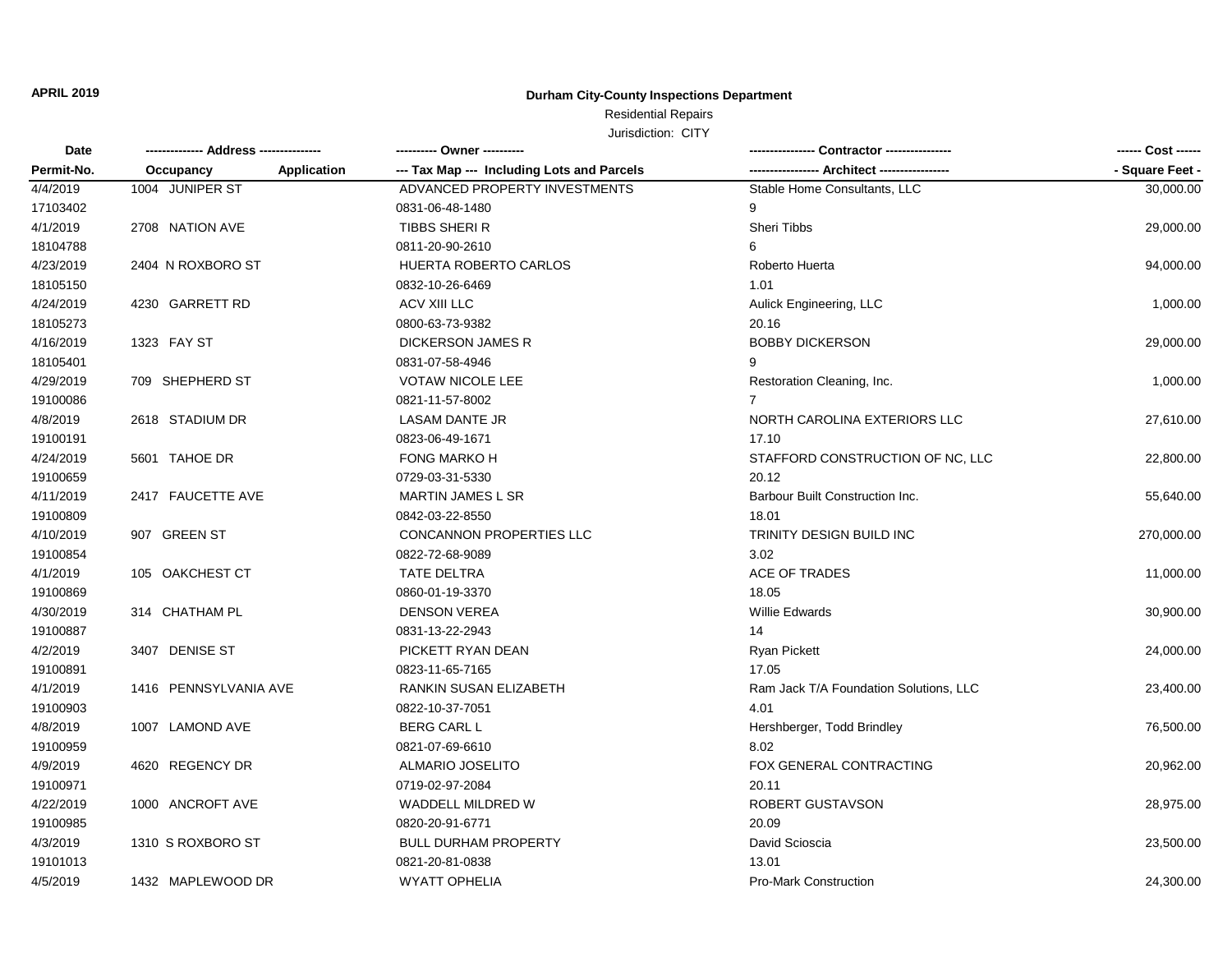### **Durham City-County Inspections Department**

## Residential Repairs

| Date       |                        |                    |                                            |                                             | ------ Cost ------ |
|------------|------------------------|--------------------|--------------------------------------------|---------------------------------------------|--------------------|
| Permit-No. | Occupancy              | <b>Application</b> | --- Tax Map --- Including Lots and Parcels |                                             | - Square Feet -    |
| 19101034   |                        |                    | 0833-20-90-4854                            | 18.01                                       |                    |
| 4/17/2019  | 3162 ROSE OF SHARON RD |                    | <b>MCCLAIN CHRISTOPHER R</b>               | <b>Bob Droog</b>                            | 16,500.00          |
| 19101073   |                        |                    | 0814-04-72-3394                            | 17.07                                       |                    |
| 4/1/2019   | 2481 MAGNOLIA TREE LN  |                    | MCELFRESH RYAN E                           | Hohl's Renovations LLC                      | 29,642.00          |
| 19101096   |                        |                    | 0830-04-50-5963                            | 20.14                                       |                    |
| 4/25/2019  | 701 EVA ST             |                    | <b>HOWIE RODERICK D</b>                    | New Hope Painting Drywall & Remodeling, LLC | 29,800.00          |
| 19101101   |                        |                    | 0831-10-26-6675                            | 11                                          |                    |
| 4/23/2019  | 410 E GEER ST          |                    | TND CAPITAL MANAGEMENT LLC                 | RJ Wolf Building                            | 166,800.00         |
| 19101102   |                        |                    | 0832-18-20-6035                            | 9.00                                        |                    |
| 4/23/2019  | 232 MORNINGSIDE DR     |                    | <b>HOLSTON JAMES L</b>                     | J.E. Gillis Renovation Contractors          | 28,975.00          |
| 19101111   |                        |                    | 0719-04-94-7171                            | 20.24                                       |                    |
| 4/5/2019   | 2108 VINTAGE HILL DR   |                    | <b>MACCI NANCY J</b>                       | FRY, H. BRADLEY, BLDRS,LLC                  | 17,350.00          |
| 19101112   |                        |                    | 0836-04-84-3860                            | 21                                          |                    |
| 4/1/2019   | 1837 FOREST RD         |                    | <b>KENNEDY DEBORAH</b>                     | <b>WILLIAM F COYLE</b>                      | 63,074.00          |
| 19101118   |                        |                    | 0822-06-38-7019                            | 4.01                                        |                    |
| 4/2/2019   | 1008 CHESTER ST        |                    | <b>B WELL LLC</b>                          | ISOLA, C. MICHAEL III                       | 15,750.00          |
| 19101131   |                        |                    | 0831-06-47-7561                            | 10.01                                       |                    |
| 4/10/2019  | 2610 WINDY HILL RD     |                    | KING RYAN DEXTER                           | Under the House Inc                         | 5,000.00           |
| 19101132   |                        |                    | 0759-03-03-2202                            | 18.05                                       |                    |
| 4/16/2019  | 4001 LIVINGSTONE PL    |                    | SEMNANI ABBAS A                            | CKT SERVICES, LLC.                          | 50,000.00          |
| 19101156   |                        |                    | 0719-03-03-9110                            | 20.18                                       |                    |
| 4/16/2019  | 4212 COBSCOOK DR       |                    | MANNONE GREGORY FRANK                      | Rockford Custom Homes LLC                   | 24,000.00          |
| 19101186   |                        |                    | 0709-04-84-9942                            | 20.18                                       |                    |
| 4/30/2019  | 4321 GUESS RD          |                    | STATE OF NORTH CAROLINA                    | Holcomb Demolition, Inc., Cecil             | 1,000.00           |
| 19101223   |                        |                    | 0814-02-95-0590                            | 16.04                                       |                    |
| 4/5/2019   | 2303 GLENDALE AVE      |                    | DAVIS MATTHEW                              | <b>Bob Droog</b>                            | 15,000.00          |
| 19101232   |                        |                    | 0832-09-06-4200                            | 1.02                                        |                    |
| 4/5/2019   | 915 N MANGUM ST        |                    | <b>VOGLER NANCY</b>                        | Iron Nail Building Company, LLC             | 42,500.00          |
| 19101242   |                        |                    | 0832-17-10-1609                            | $\mathcal{P}$                               |                    |
| 4/3/2019   | 5918 RUSTIC WOOD LN    |                    | MICKEL EVAN C                              | David Johnson                               | 6,920.00           |
| 19101263   |                        |                    | 0727-02-85-4135                            | 20.13                                       |                    |
| 4/8/2019   | 814 E NC 54 HWY        |                    | <b>SCRUGGS GEORGE C</b>                    | <b>Chris Meyers</b>                         | 25,000.00          |
| 19101269   |                        |                    | 0728-03-34-2800                            | 20.12                                       |                    |
| 4/5/2019   | 1502 RUFFIN ST         |                    | DREYER DAWN                                | Craftsmen Remodeling, Inc.                  | 5,000.00           |
| 19101272   |                        |                    | 0822-16-84-7398                            | 3.02                                        |                    |
| 4/9/2019   | 106 N BUCHANAN BLVD    |                    | MORTENSEN HOLLY MICHELLE                   | <b>HOLLY MICHELLE MORTENSEN</b>             | 105,000.00         |
| 19101275   |                        |                    | 0821-07-59-9880                            | 8.02                                        |                    |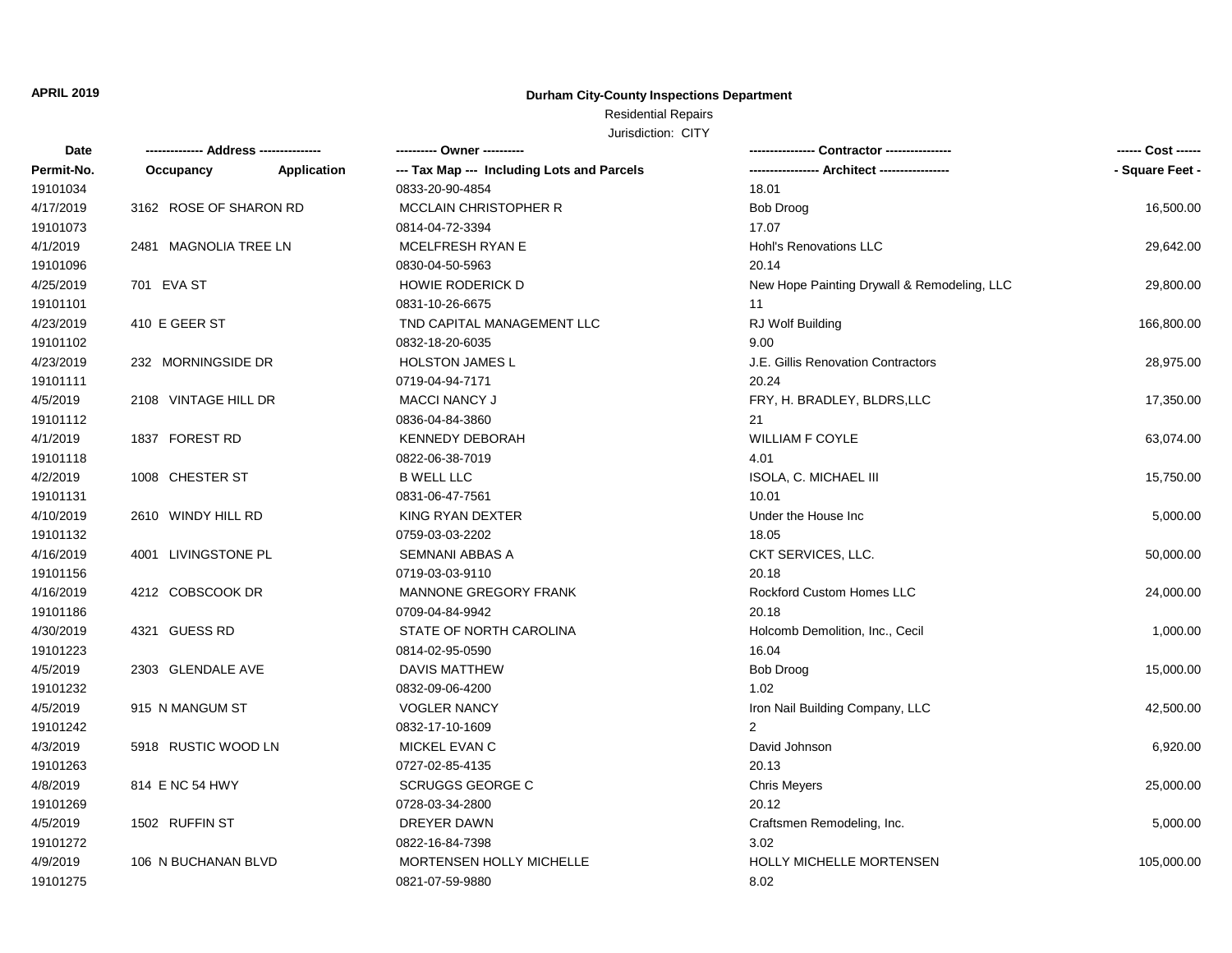### **Durham City-County Inspections Department**

## Residential Repairs

| Date       |                     |             | ---------- Owner ----------                |                                                  | ------ Cost ------ |
|------------|---------------------|-------------|--------------------------------------------|--------------------------------------------------|--------------------|
| Permit-No. | Occupancy           | Application | --- Tax Map --- Including Lots and Parcels | ----------------- Architect -----------------    | - Square Feet -    |
| 4/11/2019  | 16 PRENTISS PL      |             | <b>MATTHEWS THOMAS EARL</b>                | Dreps Construction, LLC, Matt                    | 16,500.00          |
| 19101279   |                     |             | 0820-09-16-1301                            | 20.07                                            |                    |
| 4/12/2019  | 104 CASTLEBAR LN    |             | WILKINSON ELIZABETH EDWARDS                | Don Ligon                                        | 10,000.00          |
| 19101283   |                     |             | 0717-02-98-3998                            | 20.12                                            |                    |
| 4/9/2019   | 401 FINSBURY ST     |             | NASTASI ROBERT G                           | Ezprobaths                                       | 27,000.00          |
| 19101285   |                     |             | 0747-01-06-0192.036                        | 20.14                                            |                    |
| 4/5/2019   | 401 N ELIZABETH ST  |             | <b>RUSH DENNIS R</b>                       | Benitez Carpentry & Renovation                   | 29,500.00          |
| 19101293   |                     |             | 0831-09-27-2306                            | 11                                               |                    |
| 4/16/2019  | 811 UNDERWOOD AVE   |             | CASA                                       | Olympian Welding & Fabrication                   | 25,250.00          |
| 19101297   |                     |             | 0821-10-26-8972                            | 5                                                |                    |
| 4/1/2019   | 6452 BARBEE RD      |             | <b>MADDRY THOMAS E SR</b>                  | Allen Construction Company, LLC, Bruce           | 1,000.00           |
| 19101307   |                     |             | 0728-03-45-4123                            | 20.12                                            |                    |
| 4/8/2019   | 7 TWINLEAF PL       |             | <b>OLSEN DOUGLAS PATRICK</b>               | Sierra Structures, Inc.                          | 34,059.00          |
| 19101315   |                     |             | 0813-16-73-7334                            | 17.07                                            |                    |
| 4/23/2019  | 2218 ALBANY ST      |             | MITCHELL DAVID W                           | CQC Home - Custom Quality Carpentry LLC, T/A     | 190,000.00         |
| 19101317   |                     |             | 0822-05-18-3337                            | 4.01                                             |                    |
| 4/2/2019   | 1805 E MAIN ST      |             | ABBR INIVATION LLC                         | JOHNNY L. GRIFFITH, T/A JOHLCO CONTRACTING       | 2,500.00           |
| 19101319   |                     |             | 0831-15-53-1639                            | 10.01                                            |                    |
| 4/1/2019   | 1817 CECIL ST       |             | KITHCART GEORGE LAMONT                     | George Kithcart                                  | 21,083.00          |
| 19101321   |                     |             | 0820-07-79-3750                            | 13.03                                            |                    |
| 4/8/2019   | 4706 HIGH MEADOW RD |             | ALSTON WAVEY W                             | W. D. OSBORNE GENERAL CONTRACTOR, INC.           | 80,800.00          |
| 19101325   |                     |             | 0824-02-86-3070                            | 16.01                                            |                    |
| 4/5/2019   | 47 CURRITUCK LN     |             | <b>VARIA TARLA</b>                         | CW of Raleigh/Durham LLC - Champion Window Co of | 16,982.00          |
| 19101327   |                     |             | 0769-01-26-4070                            | 19                                               |                    |
| 4/5/2019   | 1408 ROBINHOOD RD   |             | UMANZOR MARIANA ESCOBAR                    | Mariana Escobar                                  | 7,000.00           |
| 19101338   |                     |             | 0831-07-69-8002                            | 10.02                                            |                    |
| 4/25/2019  | 4203 PEACHWAY DR    |             | PASCONE ANTHONY J                          | CKT SERVICES, LLC.                               | 21,300.00          |
| 19101362   |                     |             | 0800-01-26-8895                            | 20.17                                            |                    |
| 4/9/2019   | 103 E UMSTEAD ST    |             | MINERVA INVESTMENT PROPERTIES              | MINERVA DESIGN & RENOVATION, LLC.                | 18,762.00          |
| 19101363   |                     |             | 0821-16-82-2628                            | 12.01                                            |                    |
| 4/9/2019   | 2306 PERSHING ST    |             | <b>JENKINS HARRY P</b>                     | INCLINE CONST., INC.                             | 12,650.00          |
| 19101365   |                     |             | 0822-09-06-6515                            | 4.01                                             |                    |
| 4/9/2019   | 103 E UMSTEAD ST    |             | MINERVA INVESTMENT PROPERTIES              | MINERVA DESIGN & RENOVATION, LLC.                | 18,762.00          |
| 19101372   |                     |             | 0821-16-82-2628                            | 12.01                                            |                    |
| 4/22/2019  | 1402 HOLLOWAY ST    |             | AGAPE CORNER INC                           | <b>CHRISTOPHER ZOUBEK</b>                        | 1,000.00           |
| 19101373   |                     |             | 0831-11-66-5717                            | 10.02                                            |                    |
| 4/11/2019  | 4219 SWARTHMORE RD  |             | <b>BOBBITT CAROLINA RAMPOLLA</b>           | Sierra Structures, Inc.                          | 27,571.00          |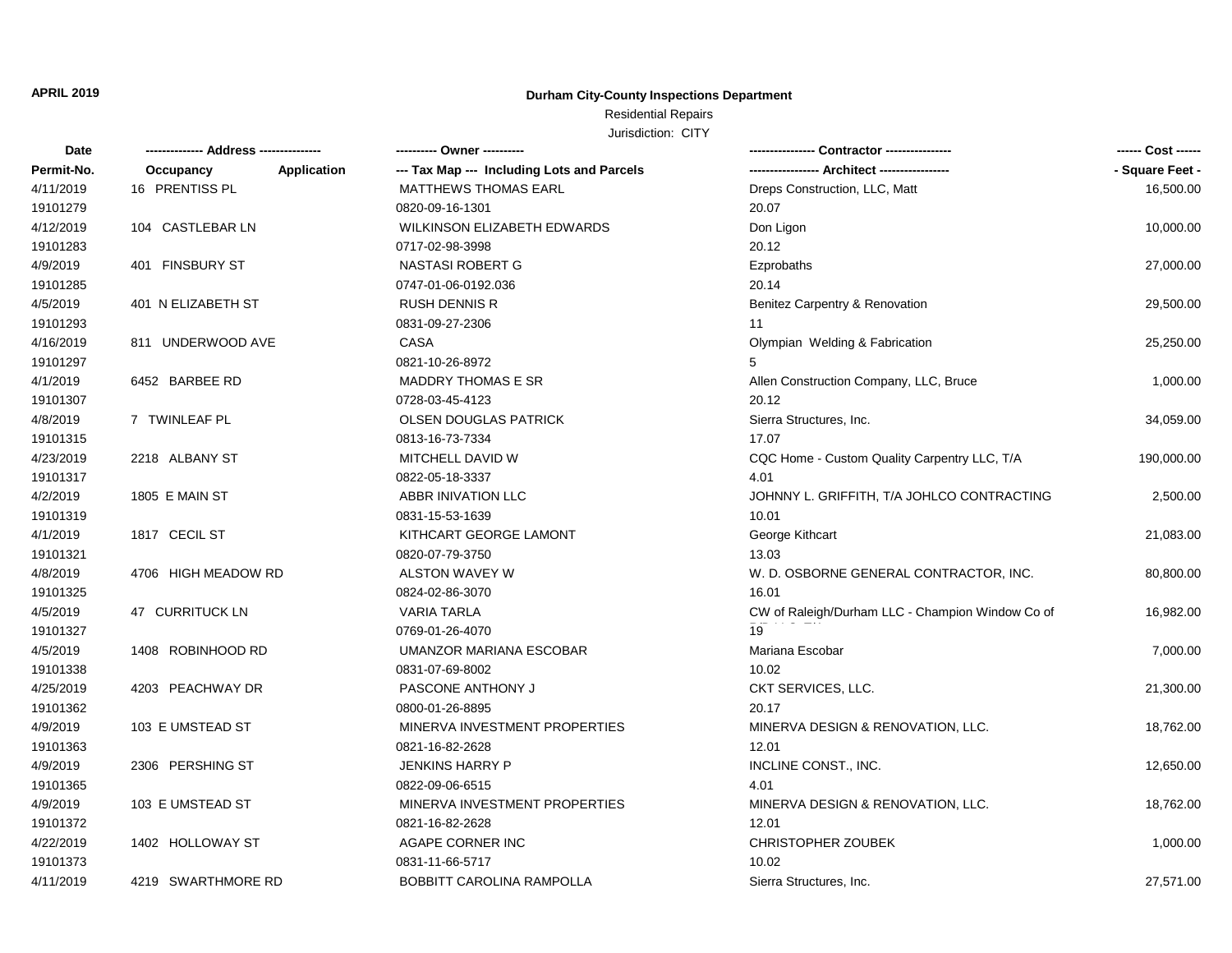### **Durham City-County Inspections Department**

### Residential Repairs Jurisdiction: CITY

| Date       | ------------- Address -------------- |             | ---------- Owner ----------                | Contractor ----------------                  | ------ Cost ------ |
|------------|--------------------------------------|-------------|--------------------------------------------|----------------------------------------------|--------------------|
| Permit-No. | Occupancy                            | Application | --- Tax Map --- Including Lots and Parcels |                                              | - Square Feet -    |
| 19101376   |                                      |             | 0709-04-94-6188                            | 20.18                                        |                    |
| 4/25/2019  | 1428 ACADIA ST                       |             | LABRIOLA DEANA                             | Hylton Daniel Properties, LLC.               | 63,500.00          |
| 19101383   |                                      |             | 0832-13-13-3233                            | $\overline{2}$                               |                    |
| 4/23/2019  | 1803 WOODBURN RD                     |             | <b>MCGINTY ALAN</b>                        | THE MAPLEWOOD BUILDING CO., LLC.             | 175,000.00         |
| 19101397   |                                      |             | 0811-15-52-0753                            | 6                                            |                    |
| 4/9/2019   | 2910 DRIFTWOOD DR                    |             | ODOMS MARY N S                             | Ram Jack T/A Foundation Solutions, LLC       | 4,750.00           |
| 19101402   |                                      |             | 0820-15-53-4126                            | 20.09                                        |                    |
| 4/25/2019  | 3519 GUESS RD                        |             | <b>BOWKER MARTI</b>                        | Steady Hauling, Inc.                         | 1,000.00           |
| 19101411   |                                      |             | 0823-13-04-4434                            | 17.05                                        |                    |
| 4/11/2019  | 2119 ENGLEWOOD AVE                   |             | <b>GROVER SAMI</b>                         | FOX GENERAL CONTRACTING                      | 66,431.00          |
| 19101414   |                                      |             | 0822-13-14-5507                            | 4.02                                         |                    |
| 4/23/2019  | 1500 RUFFIN ST                       |             | <b>WILLIFORD TIMUR M</b>                   | Crabtree Spaces, LLC, G                      | 114,000.00         |
| 19101420   |                                      |             | 0822-16-84-7393                            | 3.02                                         |                    |
| 4/11/2019  | 6452 BARBEE RD                       |             | PROVIDENCE AT SOUTHPOINT LLC               | Allen Construction Company, LLC, Bruce       | 1,000.00           |
| 19101421   |                                      |             | 0728-03-45-4123                            | 20.12                                        |                    |
| 4/23/2019  | 3201 HORNBUCKLE PL                   |             | <b>GALLAGHER SUSAN C</b>                   | Behind The Scenes Design Inc                 | 32,350.00          |
| 19101430   |                                      |             | 0810-11-65-3396                            | 20.15                                        |                    |
| 4/25/2019  | 1129 FRESHMAN DR                     |             | KIRSCHNER MICHAEL S                        | MANN-LYMAN CONSTRUCTION LLC.                 | 51,800.05          |
| 19101431   |                                      |             | 0717-01-39-7267                            | 20.12                                        |                    |
| 4/23/2019  | 3611 UNIVERSITY DR                   |             | ARIUM PINNACLE RIDGE LP                    | SWEETWATER RESTORATION, INC.                 | 71,970.00          |
| 19101440   |                                      |             | 0810-11-45-8984                            | 20.15                                        |                    |
| 4/23/2019  | 2408 BANNER ST                       |             | JHJ FAMILY LIMITED PARTNERSHIP             | AG Construction, L.L.C.                      | 38,400.00          |
| 19101446   |                                      |             | 0832-10-36-0312                            | 1.01                                         |                    |
| 4/8/2019   | 809 W KNOX ST                        |             | <b>WEDDLE TAYLOR L</b>                     | The Bath Remodeling Center                   | 25,950.00          |
| 19101447   |                                      |             | 0822-16-83-4554                            | 3.02                                         |                    |
| 4/23/2019  | 1412 HUDSON AVE                      |             | PORTER VIRGINIA LOUISE M                   | AG Construction, L.L.C.                      | 50,200.00          |
| 19101448   |                                      |             | 0822-07-58-2022                            | 1.02                                         |                    |
| 4/11/2019  | 2506 LANE ST                         |             | <b>BURBANK DANIEL</b>                      | <b>JAMES TROMBETTI</b>                       | 26,300.00          |
| 19101452   |                                      |             | 0820-12-86-8527                            | 13.04                                        |                    |
| 4/10/2019  | 113 EDENS DR                         |             | <b>DUKE UNIVERSITY</b>                     | LECHASE CONSTRUCTION SERVICES, LLC           | 340,794.00         |
| 19101454   |                                      |             | 0811-07-57-6992                            | 15.01                                        |                    |
| 4/23/2019  | 1708 N ROXBORO ST                    |             | <b>COMBS HOLDINGS LLC</b>                  | CQC Home - Custom Quality Carpentry LLC, T/A | 224,356.00         |
| 19101455   |                                      |             | 0832-13-23-2091                            | $\overline{2}$                               |                    |
| 4/10/2019  | 419 TOWERVIEW DR                     |             | <b>DUKE UNIVERSITY</b>                     | LECHASE CONSTRUCTION SERVICES, LLC           | 340,795.00         |
| 19101456   |                                      |             | 0811-07-57-6992                            | 15.01                                        |                    |
| 4/29/2019  | 2231 WHITLEY DR                      |             | <b>REED DEBORAH</b>                        | VALUE BUILDING SERVICES, INC.                | 55,842.00          |
| 19101464   |                                      |             | 0820-06-39-6633                            | $\overline{7}$                               |                    |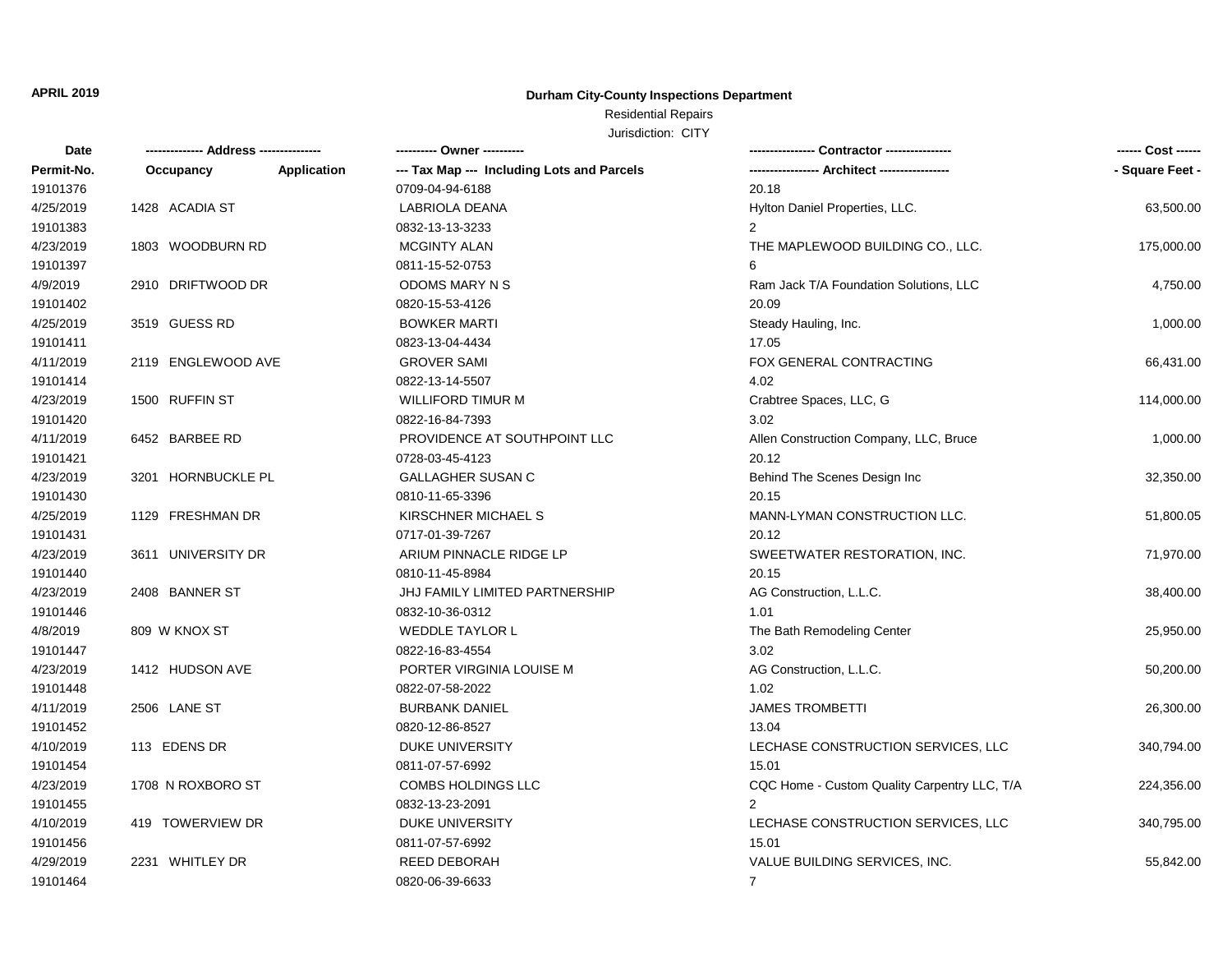### **Durham City-County Inspections Department**

## Residential Repairs

| Date       |                          | --------- Owner ---------                  |                                                          |                 |
|------------|--------------------------|--------------------------------------------|----------------------------------------------------------|-----------------|
| Permit-No. | Application<br>Occupancy | --- Tax Map --- Including Lots and Parcels |                                                          | - Square Feet - |
| 4/23/2019  | 33 KIMBERLY DR           | <b>BARNES MARGUERITE</b>                   | William F Cheek                                          | 65,000.00       |
| 19101466   |                          | 0719-01-26-9300                            | 20.08                                                    |                 |
| 4/5/2019   | 1017 IREDELL ST          | SESKEVICH JON EDWARD                       | <b>Cornerstone Foundation Repair</b>                     | 9,950.00        |
| 19101469   |                          | 0822-14-34-4302                            | 4.02                                                     |                 |
| 4/22/2019  | 2108 W KNOX ST           | <b>RICHTER NATHAN D</b>                    | Ariel Dorfman                                            | 43,600.00       |
| 19101471   |                          | 0822-14-24-5139                            | 4.02                                                     |                 |
| 4/9/2019   | 805 DREW ST              | <b>BUILDER BEE PROJECTS LLC</b>            | PRIME DEMOLITION AND CONTRACTING, LLC                    | 1,000.00        |
| 19101488   |                          | 0831-06-39-6327                            | 9                                                        |                 |
| 4/15/2019  | 6 COGGINS MINE CT        | SOPKO SHIRLEY S                            | Christopher McBride                                      | 20,000.00       |
| 19101489   |                          | 0709-03-11-0948                            | 20.18                                                    |                 |
| 4/11/2019  | 1710 FOREST RD           | <b>BARTON GREGORY JOHN</b>                 | Gregory Barton                                           | 7,500.00        |
| 19101502   |                          | 0822-06-47-7801                            | 3.01                                                     |                 |
| 4/11/2019  | 2146 CHARLES ST          | FINCH CEDRIC M                             | Carolina Restoration Services of North Carolina, Inc.    | 13,250.00       |
| 19101512   |                          | 0820-06-47-0721                            | $\overline{7}$                                           |                 |
| 4/11/2019  | 1603 TAYLOR ST           | SHOOK RENTALS LLC                          | Amanda Williams Gaddy                                    | 74,700.00       |
| 19101513   |                          | 0831-15-54-1964                            | 10.01                                                    |                 |
| 4/11/2019  | 4109 SWARTHMORE RD       | <b>BARNES-WEISE JULIA</b>                  | DiRienzo Builders, LLC                                   | 50,115.00       |
| 19101515   |                          | 0719-03-04-4792                            | 20.18                                                    |                 |
| 4/15/2019  | 1006 STEINBECK DR        | <b>ZETTS STEPHEN J</b>                     | Patio Enclosures, Inc. of Raleigh - Carolina Enclosures, | 23,537.00       |
| 19101517   |                          | 0758-03-14-2965                            | 20.28                                                    |                 |
| 4/11/2019  | 4 RABBITS GLEN TER       | SENTER STEPHEN A                           | Falcone Crawl Space & Structural Repair, LLC             | 1,225.00        |
| 19101530   |                          | 0719-04-60-7679                            | 20.11                                                    |                 |
| 4/23/2019  | 2418 PERKINS RD          | <b>CHAPMAN ERIC L</b>                      | Joel Fisher                                              | 23,060.00       |
| 19101545   |                          | 0811-16-94-3620                            | 6                                                        |                 |
| 4/11/2019  | 4416 TURNBERRY CIR       | DEDRICK STEPHEN C                          | BERCON BUILDING COMPANY INCORPORATED                     | 18,568.00       |
| 19101547   |                          | 0836-04-82-0065                            | 21                                                       |                 |
| 4/15/2019  | 2816 EVANSTON AVE        | <b>WILLETT ALLISON K</b>                   | Ram Jack T/A Foundation Solutions, LLC                   | 18,550.00       |
| 19101564   |                          | 0758-01-49-1844                            | 20.14                                                    |                 |
| 4/17/2019  | 1111 ANDERSON ST         | PERIN ZACHARY ANDREW                       | <b>KELLY HARRIS PERIN</b>                                | 5,422.00        |
| 19101574   |                          | 0821-13-05-0020                            | 6                                                        |                 |
| 4/23/2019  | 1703 SPRUNT AVE          | <b>WEST 4TH LLC</b>                        | <b>JES TARHEEL, LLC</b>                                  | 8,350.00        |
| 19101579   |                          | 0822-10-46-2358                            | 4.01                                                     |                 |
| 4/23/2019  | 3621 ANGIER AVE          | <b>BOOP WILLIAM JR</b>                     | <b>JES TARHEEL, LLC</b>                                  | 5,580.00        |
| 19101581   |                          | 0840-03-33-5832                            | 18.05                                                    |                 |
| 4/18/2019  | 3200 STANFORD DR         | STRAUSS JONATHAN E                         | Hartmann Home Improvements, Inc.                         | 3,500.00        |
| 19101583   |                          | 0810-95-09-8609                            | 20.07                                                    |                 |
| 4/29/2019  | 309 EDWARD ST            | LANDFRIED JESSALEE                         | ACANTHUS CONSTRUCTION, LLC                               | 20,000.00       |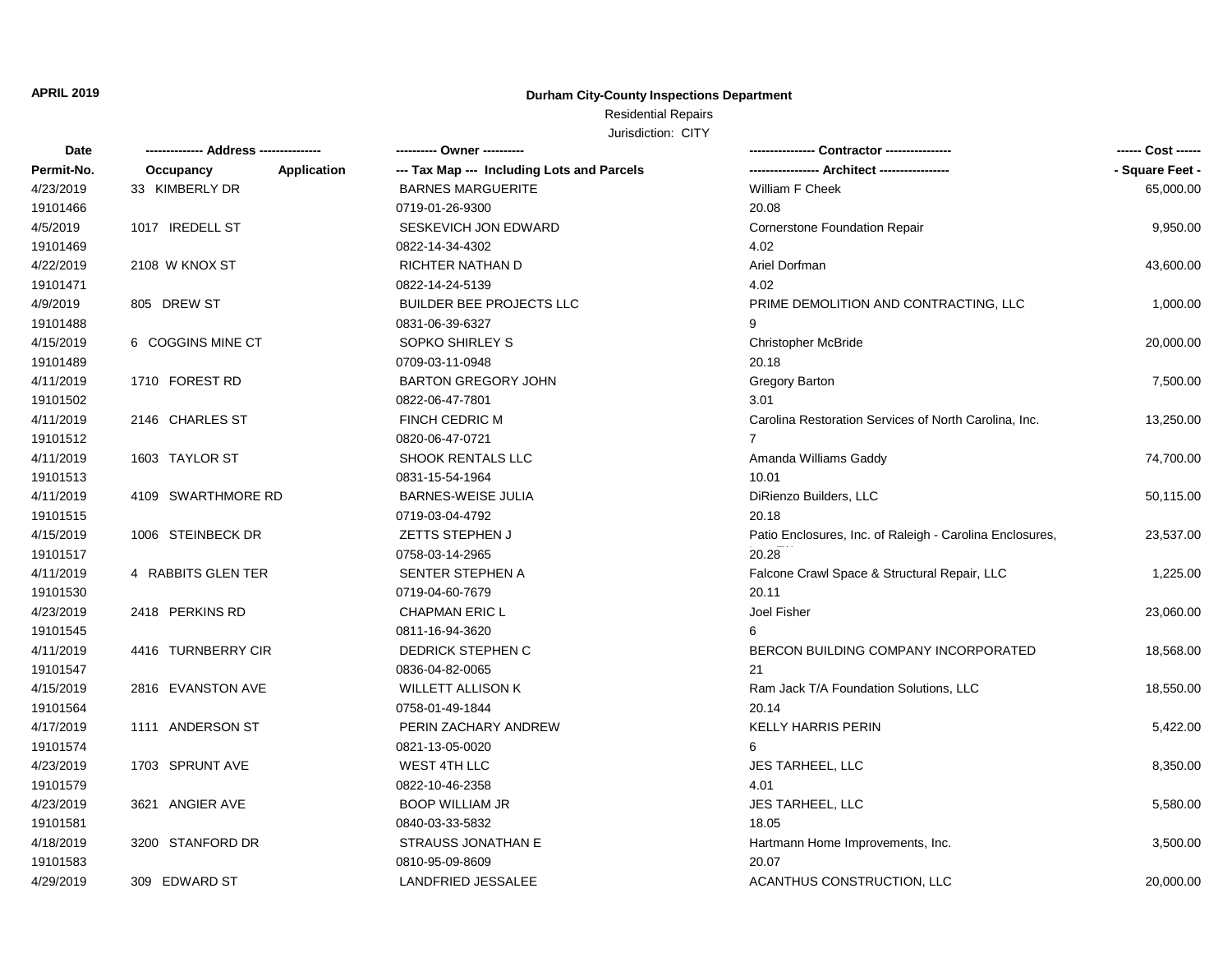### **Durham City-County Inspections Department**

## Residential Repairs

| Date       | -------------- Address --------------- |                    |                                            |                                                       | ------ Cost ------ |
|------------|----------------------------------------|--------------------|--------------------------------------------|-------------------------------------------------------|--------------------|
| Permit-No. | Occupancy                              | <b>Application</b> | --- Tax Map --- Including Lots and Parcels | ----------------- Architect -----------------         | - Square Feet -    |
| 19101593   |                                        |                    | 0832-18-20-5547                            | $\overline{2}$                                        |                    |
| 4/29/2019  | 821 WILKERSON AVE                      |                    | TILLEY ALEXANDER                           | RACHAEL TILLEY                                        | 20,000.00          |
| 19101594   |                                        |                    | 0821-06-48-9517                            | 5                                                     |                    |
| 4/17/2019  | 4115 COBBLESTONE PL                    |                    | SANFORD TIMOTHY R                          | Taylor Brothers Construction, LLC                     | 14,425.00          |
| 19101595   |                                        |                    | 0719-03-03-4017                            | 20.18                                                 |                    |
| 4/24/2019  | 204 N DRIVER ST                        |                    | KNUST JENNIFER WRIGHT                      | <b>JENNIFER KNUST</b>                                 | 21,000.00          |
| 19101602   |                                        |                    | 0831-15-64-2213                            | 10.01                                                 |                    |
| 4/29/2019  | 3104 DIXON RD                          |                    | <b>MATLOCK ADRIAN C</b>                    | MICHAEL EUGENE PUNTE                                  | 43,500.00          |
| 19101604   |                                        |                    | 0810-76-60-4995                            | 20.15                                                 |                    |
| 4/23/2019  | 1405 TYLER CT                          |                    | <b>BRUSH NANCY L</b>                       | <b>HEALTHY HOME RESTORATION</b>                       | 5,970.00           |
| 19101606   |                                        |                    | 0822-16-84-9019                            | 3.02                                                  |                    |
| 4/18/2019  | 1800 PRIMROSE PL                       |                    | <b>ISOM YVONNE B</b>                       | Carolina Restoration Services of North Carolina, Inc. | 7,000.00           |
| 19101615   |                                        |                    | 0830-09-16-6808                            | 20.09                                                 |                    |
| 4/26/2019  | 30 CREEKS EDGE CT                      |                    | SCHARF VALERY FAIRFAX                      | Wood, Danny O.                                        | 23,475.00          |
| 19101636   |                                        |                    | 0728-01-17-4902                            | 20.12                                                 |                    |
| 4/23/2019  | 1314 N ALSTON AVE                      |                    | SUSTAINABLE LEGACY PROPERTIES              | FRANCISCO GUZMAN                                      | 1,000.00           |
| 19101639   |                                        |                    | 0831-06-38-8963                            | 9                                                     |                    |
| 4/23/2019  | 3723 MT MORIAH RD                      |                    | <b>MEDLIN MOLLIE</b>                       | <b>EARTH REFORMERS, INC.</b>                          | 1,000.00           |
| 19101647   |                                        |                    | 0709-01-29-0981                            | 20.18                                                 |                    |
| 4/23/2019  | 207 MALLARD AVE                        |                    | <b>BELL NEAL R</b>                         | <b>Trans Perry</b>                                    | 1,000.00           |
| 19101660   |                                        |                    | 0831-05-08-8289                            | 8.02                                                  |                    |
| 4/24/2019  | 5 WINCHESTER CT                        |                    | <b>MARSH ANTHONY R SR</b>                  | ANTHONY R. MARSH SR.                                  | 8,600.00           |
| 19101664   |                                        |                    | 0810-15-62-2738                            | 20.07                                                 |                    |
| 4/23/2019  | 614 BLUESTONE RD                       |                    | SCORTICHINI CAREY L                        | Carey Scortichini                                     | 1,600.00           |
| 19101669   |                                        |                    | 0729-04-70-5312                            | 20.10                                                 |                    |
| 4/25/2019  | 2 LACROSSE PL                          |                    | SILVERMAN PAUL S                           | PAUL SILVERMAN                                        | 22,500.00          |
| 19101679   |                                        |                    | 0708-03-42-7481                            | 20.12                                                 |                    |
| 4/23/2019  | 1010 JEROME RD                         |                    | <b>DUCRE KELLYE</b>                        | Cornerstone Foundation Repair                         | 7,000.00           |
| 19101681   |                                        |                    | 0830-03-00-8518                            | 20.10                                                 |                    |
| 4/30/2019  | 4922 STEPHENS LN                       |                    | REBUILD IT PROPERTIES GROUP                | Bob Kozora                                            | 26,000.00          |
| 19101704   |                                        |                    | 0824-01-98-9562                            | 16.01                                                 |                    |
| 4/25/2019  | 523 HOLLOWAY ST                        |                    | <b>GRAVES CHRISTOPHER A</b>                | Advanced Structural Repair                            | 11,100.00          |
| 19101705   |                                        |                    | 0831-09-27-0062                            | 11                                                    |                    |
| 4/25/2019  | 2910 BUCKINGHAM RD                     |                    | MARTIN JOSEPH P                            | KENBURN RESTORATION, LLC.                             | 26,000.00          |
| 19101706   |                                        |                    | 0810-20-81-0229                            | 20.07                                                 |                    |
| 4/30/2019  | 5607 FRENCHMANS CREEK DR               |                    | <b>LEWIS ROGER</b>                         | W & S CONSTRUCTION CO OF CHAPEL HILL, INC.            | 9,469.00           |
| 19101707   |                                        |                    | 0727-02-87-9099                            | 20.13                                                 |                    |